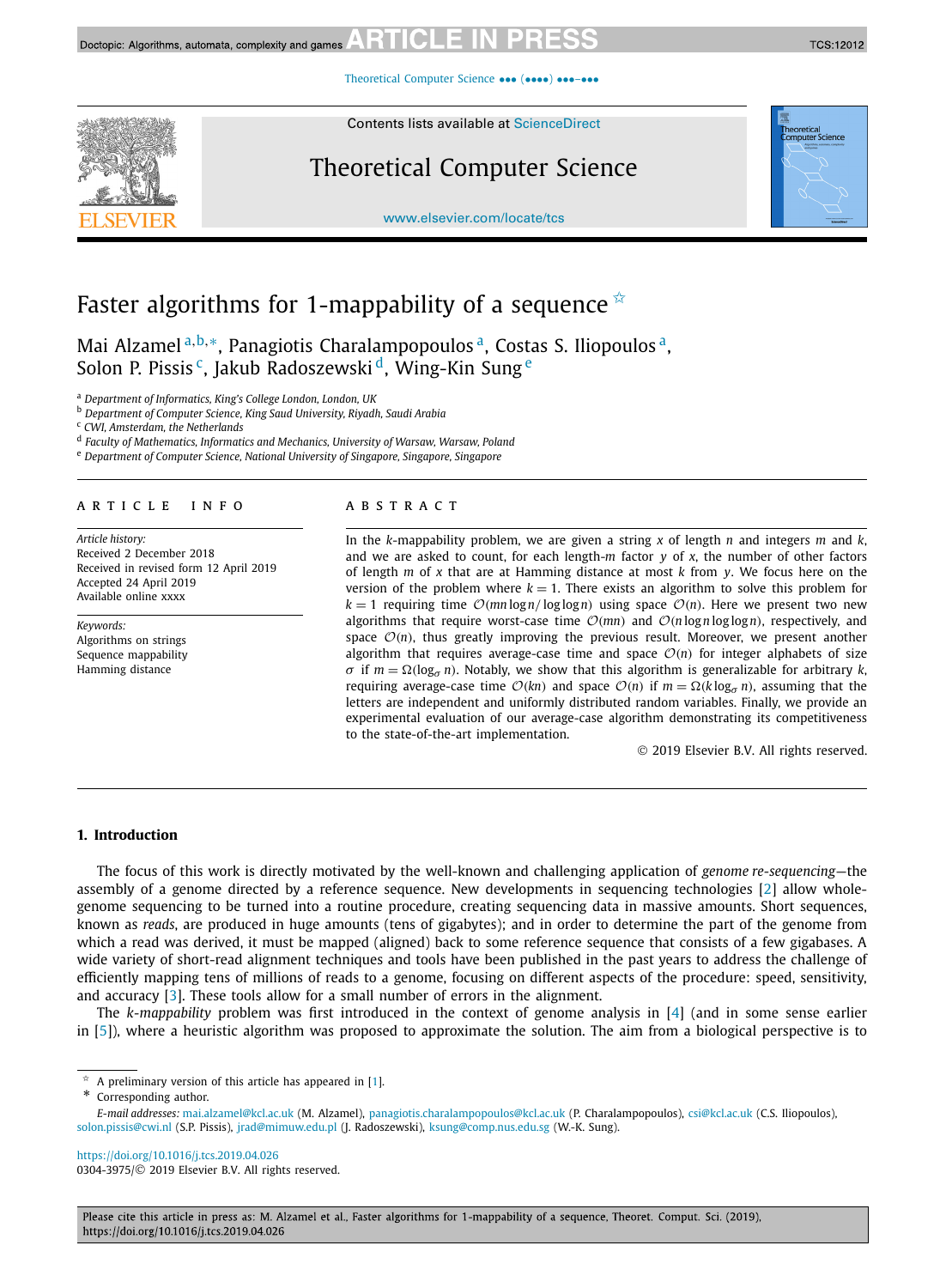### **TCS:12012**

#### 2 *M. Alzamel et al. / Theoretical Computer Science* ••• *(*••••*)* •••*–*•••

compute the mappability of each region of a genome sequence; i.e. for every factor of a given length of the sequence, we are asked to count how many other times it occurs in the genome with up to a given number of errors. This is particularly useful in the application of genome re-sequencing. By computing the mappability of the reference genome, we can then assemble the genome of an individual with greater confidence by first mapping the segments of the DNA that correspond to regions with low mappability. Interestingly, it has been shown that genome mappability varies greatly between species and gene classes [\[4\]](#page-9-0).

Formally, we are given a string *x* of length *n* and integers *m < n* and *k < m*, and we are asked to count, for each length-*m* factor *y* of *x*, the number of other length-*m* factors of *x* that are at Hamming distance at most *k* from *y*.

**Example 1.** Consider the string  $x =$  aabaaabbbb and  $m = 3$ . The following table shows the *k*-mappability counts for  $k = 0$ and  $k = 1$ .

| position          |     |     |     |     |     |     |     |     |
|-------------------|-----|-----|-----|-----|-----|-----|-----|-----|
| factor occurrence | aab | aba | baa | aaa | aab | abb | bbb | bbb |
| 0-mappability     |     |     |     |     |     |     |     |     |
| 1-mappability     |     |     |     |     |     |     |     |     |

For instance, consider the position 0. The 0-mappability is 1, as the factor aab occurs also at position 4. The 1-mappability at this position is 3 due to the occurrence of aab at position 4 and occurrences of two factors at Hamming distance 1 from aab: aaa at position 3 and abb at position 5.

For  $k = 0$ , the *k*-mappability problem can be solved in  $\mathcal{O}(n)$  time with the well-known LCP data structure [\[6\]](#page-9-0). For  $k = \mathcal{O}(1)$  and constant-sized alphabets, there is an algorithm requiring  $\mathcal{O}(min\{nm^k, n\log^{k+1} n\})$  time and  $\mathcal{O}(n)$  space [\[7\]](#page-9-0). In [\[8\]](#page-9-0) the authors introduced an efficient construction of a *genome mappability array*  $B_k$  in which  $B_k[\mu]$  is the smallest length *m* such that at least *μ* of the length-*m* factors of *x* do not occur elsewhere in *x* with at most *k* mismatches. The construction algorithm was later improved in [\[9\]](#page-10-0).

For *k* = 1, the first algorithm for the *k*-mappability problem was published by Manzini in [\[10\]](#page-10-0). This solution runs in  $O(mn \log n / \log \log n)$  time and  $O(n)$  space and works only for strings over a constant-sized alphabet. Since the problem for  $k = 0$  can be solved in  $\mathcal{O}(n)$  time, we focus on counting, for each length-*m* factor *y* of *x*, the number of other factors of *x* that are at Hamming distance *exactly* 1 — instead of at most 1 — from *y*.

**Our contributions.** Here we make the following fourfold contribution:

- (a) We present an algorithm that, given a string *x* of length *n* over an integer alphabet of size  $\sigma > 1$  and a positive integer  $m = \Omega(\log_{\sigma} n)$ , solves the 1-mappability problem for *x* in average-case time  $\mathcal{O}(n)$  and space  $\mathcal{O}(n)$ . Notably, we show that this algorithm is generalizable for arbitrary *k* requiring average-case time  $O(kn)$  and space  $O(n)$  if  $m = \Omega(k \log_{\sigma} n)$ . Here we assume that the letters are independent and uniformly distributed random variables.
- (b) We present an algorithm that, given a string of length *n* over an integer alphabet and a positive integer *m*, solves the 1-mappability problem in  $O(mn)$  time and  $O(n)$  space.
- (c) We present an algorithm that, given a string of length *n* over a constant-sized alphabet and a positive integer *m*, solves the 1-mappability problem in  $\mathcal{O}(\min\{mn, n \log n \log \log n\})$  time and  $\mathcal{O}(n)$  space, thus improving on the algorithm of [\[10\]](#page-10-0) that requires  $O(mn \log n / \log \log n)$  time and  $O(n)$  space.
- (d) We provide an open-source implementation of our average-case algorithm for arbitrary *k* and also experimental results demonstrating its competitiveness to the state-of-the-art implementation for the same problem [\[4\]](#page-9-0).

#### **2. Preliminaries**

Let  $x = x[0]x[1] \dots x[n-1]$  be a *string* of length  $|x| = n$  over a finite ordered alphabet  $\Sigma$  of size  $|\Sigma| = \sigma = \mathcal{O}(1)$ . We also consider the case of strings over an *integer alphabet*, where each letter is replaced by its rank in such a way that the resulting string consists of integers in the range {1*,...,n*}.

For two positions *i* and *j* on *x*, we denote by  $x[i..j] = x[i]...x[j]$  the factor (sometimes called substring) of *x* that starts at position *i* and ends at position *j* (it is of length 0 if *j < i*). By *ε* we denote the *empty string* of length 0. We recall that a *prefix* of *x* is a factor that starts at position 0 ( $x[0..j]$ ) and a *suffix* of *x* is a factor that ends at position  $n-1$  ( $x[i..n-1]$ ). We denote the *reverse* string of *x* by rev(*x*), i.e.  $rev(x) = x[n-1]x[n-2] \dots x[1]x[0]$ .

Let *y* be a string of length *m* with  $0 < m \le n$ . We say that there exists an *occurrence* of *y* in *x*, or, more simply, that *y occurs in x*, when *y* is a factor of *x*. Every occurrence of *y* can be characterized by a starting position in *x*. Thus we say that *y* occurs at the *starting position i* in *x* when  $y = x[i..i + m - 1]$ .

The Hamming distance between two strings x and y,  $|x| = |y|$ , is defined as  $d_H(x, y) = |\{i : x[i] \neq y[i], i = 0, 1, ..., |x| - 1\}|$ . If  $|x| \neq |y|$ , we set  $d_H(x, y) = \infty$ . If two strings *x* and *y* are at Hamming distance *k*, we write  $x \approx_k y$ .

The computational problem in scope can be formally stated as follows.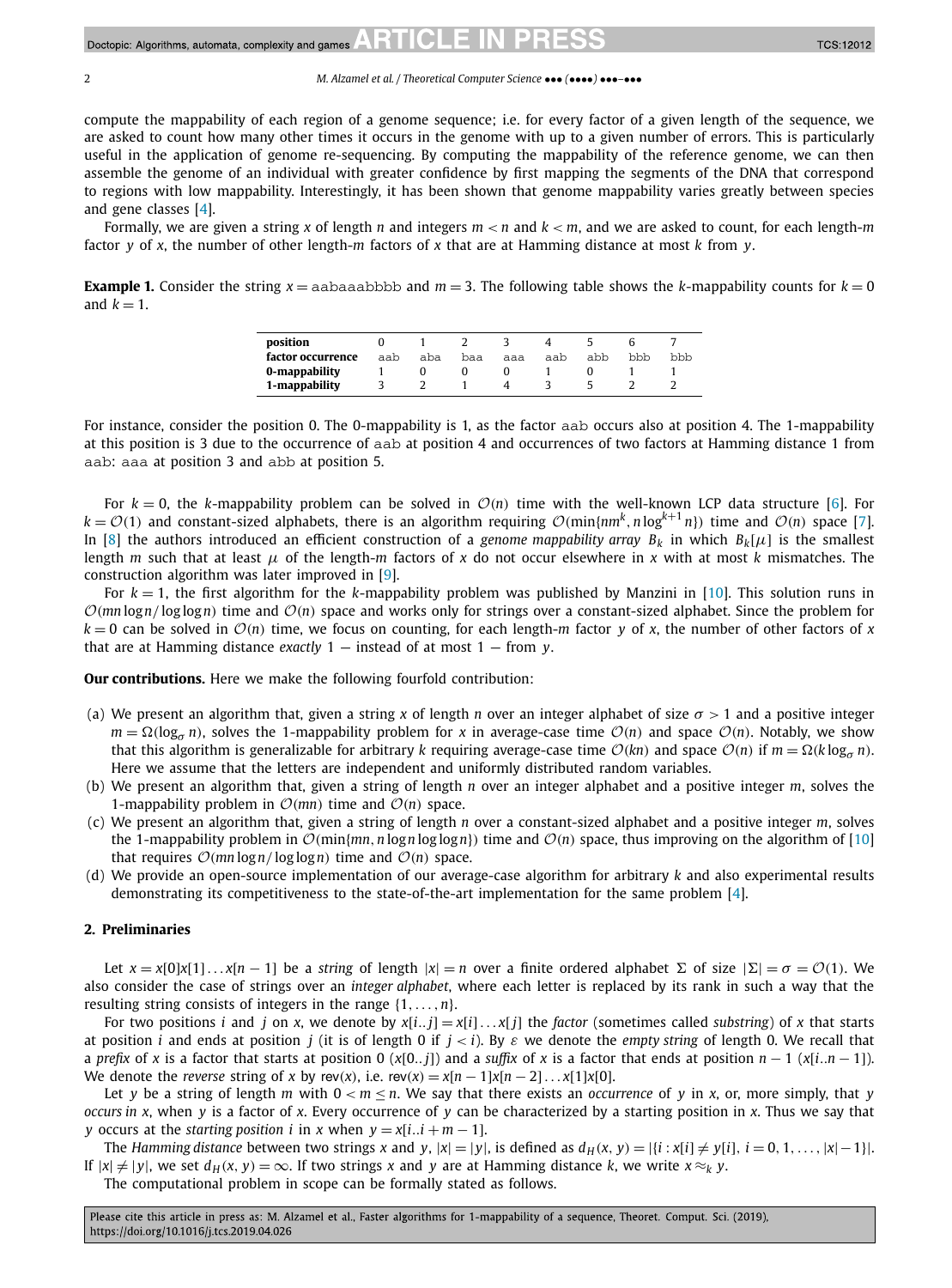#### <span id="page-2-0"></span>1-mappability

**Input:** A string *x* of length *n* and an integer *m*, where  $1 \le m \le n$ **Output:** An integer array *C* of size  $n - m + 1$  such that *C*[*i*] stores the number of factors of *x* that are at Hamming distance 1 from  $x[i..i + m - 1]$ 

#### *2.1. Suffix array and suffix tree*

Let *x* be a string of length  $n > 0$ . We denote by SA the *suffix array* of *x*. SA is an integer array of size *n* storing the starting positions of all (lexicographically) sorted non-empty suffixes of x, i.e. for all  $1 \le r \le n$  we have  $x[SA[r-1], n-1] \le$  $x[SA[r], n-1]$  [\[11\]](#page-10-0), Let  $\text{lop}(r, s)$  denote the length of the longest common prefix between  $x[SA[r], n-1]$  and  $x[SA[s], n-1]$ for positions *r*, *s* on *x*. We denote by LCP the *longest common prefix* array of *x* defined by LCP[*r*] =  $\log(r - 1, r)$  for all  $1 < r < n$ , and LCP[0] = 0. The inverse iSA of the array SA is defined by  $|SASAF| = r$ , for all  $0 < r < n$ . It is known that SA, iSA, and LCP of a string of length *n*, over an integer alphabet, can be computed in time and space  $\mathcal{O}(n)$  [\[12](#page-10-0)[,6\]](#page-9-0). It is then known that a range minimum query (RMO) data structure over the LCP array, that can be constructed in  $\mathcal{O}(n)$  time and  $\mathcal{O}(n)$  space [\[13\]](#page-10-0), can answer lcp-queries in  $\mathcal{O}(1)$  time per query [\[11\]](#page-10-0). A symmetric construction on rev(*x*) can answer the so-called *longest common suffix* (lcs) queries in the same complexity. The lcp and lcs queries are also known as *longest common extension* (LCE) queries.

The *suffix tree*  $T(x)$  of string x is a compact trie representing all suffixes of x. The nodes of the trie which become nodes of the suffix tree are called *explicit* nodes, while the other nodes are called *implicit*. Each edge of the suffix tree can be viewed as an upward maximal path of implicit nodes starting with an explicit node. Moreover, each node belongs to a unique path of that kind. Thus, each node of the trie can be represented in the suffix tree by the edge it belongs to and an index within the corresponding path. The label of an edge is its first letter. We let  $\mathcal{L}(v)$  denote the *path-label* of a node  $v$ , i.e., the concatenation of the edge labels along the path from the root to *v*. We say that *v* is path-labeled  $\mathcal{L}(v)$ . Additionally,  $D(v) = |\mathcal{L}(v)|$  is used to denote the *string-depth* of node *v*. Node *v* is a *terminal* node if its path-label is a suffix of *x*, that is,  $\mathcal{L}(v) = x[i..n-1]$  for some  $0 \le i < n$ ; here *v* is also labeled with index *i*. It should be clear that each factor of *x* is uniquely represented by either an explicit or an implicit node of  $T(x)$ . In standard suffix tree implementations, we assume that each node of the suffix tree is able to access its parent. Once  $\mathcal{T}(x)$  is constructed, it can be traversed in a depth-first manner to compute D*(v)* for each node *<sup>v</sup>*.

It is known that the suffix tree of a string of length *n*, over an integer alphabet, can be computed in time and space  $O(n)$  [\[14\]](#page-10-0). For integer alphabets, in order to access the children of an explicit node by the first letter of their edge label, perfect hashing [\[15\]](#page-10-0) can be used.

#### **3. Efficient average-case algorithm**

In this section we assume that x is a string over an integer alphabet  $\Sigma$ . For clarity of presentation, we first describe the algorithm for  $k = 1$  and then show how it can be generalized for arbitrary k. Recall that if two strings y and z are at Hamming distance 1, we write  $y \approx_1 z$ .

**Fact 1** (Folklore). Given two strings y and z of length m, we have that if  $y \approx_1 z$ , then y and z share at least one factor of length  $\lfloor m/2 \rfloor$ .

**Fact 2.** Given a string x and any two positions i, j on x, we have that if  $x[i..i + m - 1] \approx_1 x[j..j + m - 1]$ , then  $x[i..i + m - 1]$ and  $x[j..j+m-1]$  have at least one common factor of length  $L = \lfloor m/3 \rfloor$  starting at positions  $i' \in \{i, ..., i + m - L\}$  and  $j' \in L$  ${j, ..., j + m - L}$  *of x, such that*  $i' - i = j' - j$  *and*  $i' = 0 \pmod{L}$ *.* 

**Proof.** It should be clear that every factor of *x* of length *m* fully contains at least two factors of length *L* starting at positions equal to 0 mod *L*. Then, if  $x[i..i + m - 1]$  and  $x[i..i + m - 1]$  are at Hamming distance 1, analogously to Fact 1, at least one of the two factors of length *L* that are fully contained in  $x[i..i+m-1]$  occurs at a corresponding position in  $x[i..i+m-1]$ ; otherwise we would have a Hamming distance greater than 1.  $\Box$ 

We first initialize an array *C* of size  $n - m + 1$ , with 0 in all positions; for all *i*, *C*[*i*] will eventually store the number of factors of *x* that are at Hamming distance 1 from *x*[*i..i* + *m* − 1]. We apply Fact 2 by implicitly splitting the string *x* into  $B = \lfloor \frac{n}{\lfloor m/3 \rfloor} \rfloor$  blocks of length  $L = \lfloor m/3 \rfloor$ —the suffix of length *n* mod  $\lfloor m/3 \rfloor$  is not taken as a block—starting at the positions of *x* that are equal to 0 mod *L*. In order to find all pairs of length-*m* factors that are at Hamming distance 1 from each other, we can find all the exact matches of every block and try to extend each of them to the left and to the right, allowing at most one mismatch. However, we need to tackle some technical details to correctly update our counters and avoid double counting.

We start by constructing the SA and LCP arrays for  $x$  and rev $(x)$  in  $\mathcal{O}(n)$  time. We also construct RMQ data structures over the LCP arrays for answering LCE queries in constant time per query. By exploiting the LCP array information, we can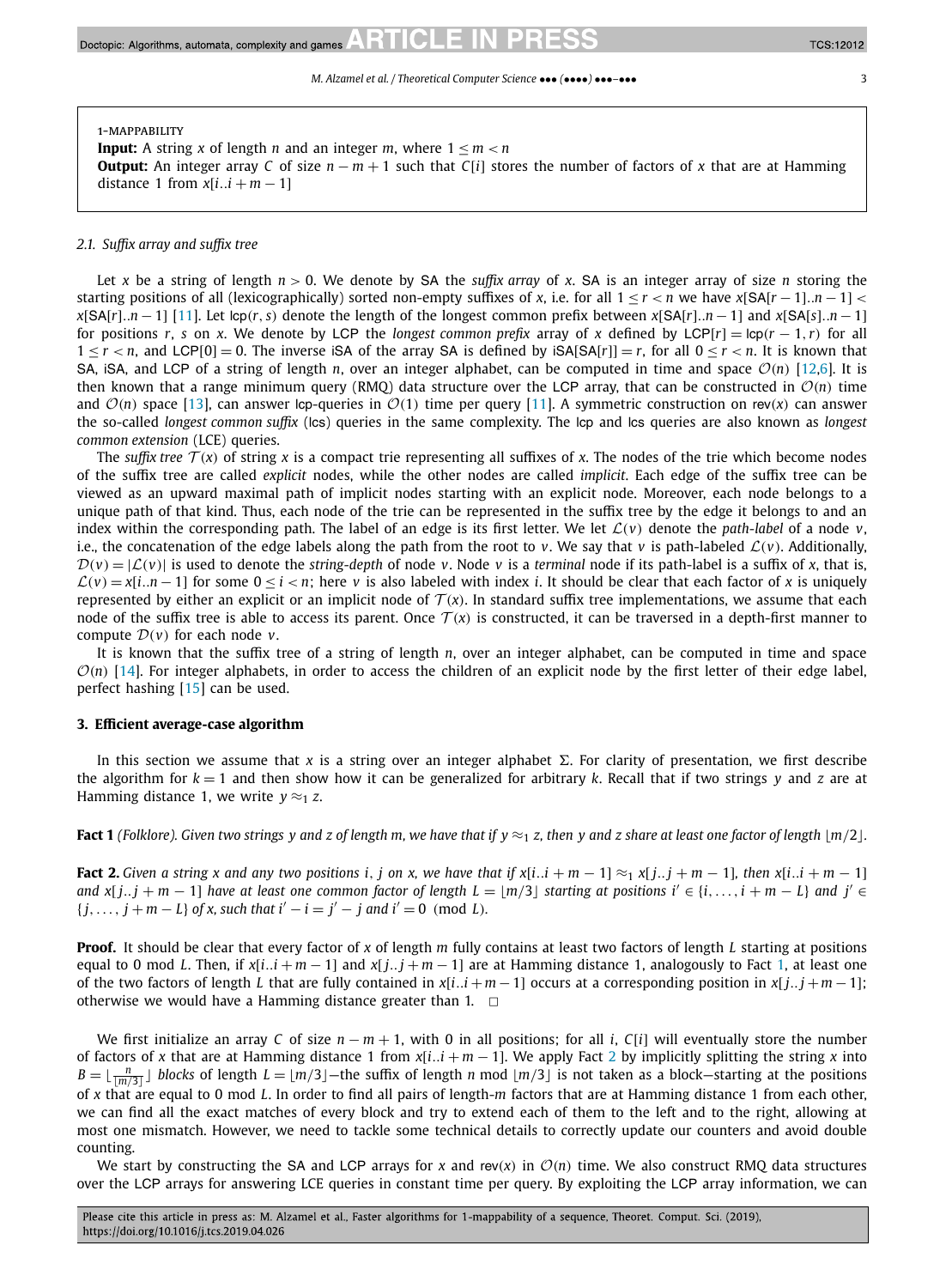<span id="page-3-0"></span>

Fig. 1. Performing two LCE queries in each direction.

then find in  $O(n)$  time all maximal sets of indices such that the longest common prefix between any two of the suffixes starting at these indices is at least *L* and at least one of them is the starting position of some block.

Then for each such set, denoted by *P*, we have to do the following procedure for each index  $i \in P$  such that  $i = 0$ *(*mod *L)*.

For every other *j* ∈ *P* , we try to extend the match by asking two LCE queries in each direction. I.e., we ask an lcs*(i* − 1*, j* − 1*)* query to find the first mismatch positions  $\ell_1$  and  $\ell'_1$ , respectively, and then  $\text{lcs}(\ell_1 - 1, \ell'_1 - 1)$  to find the second mismatch ( $\ell_2$  and  $\ell'_2$ , respectively). A symmetric procedure computes the mismatches  $r_1$ ,  $r'_1$  and  $r_2$ ,  $r'_2$  to the right, as shown in Fig. 1. We omit here some technical details with regards to reaching the start or end of *x*.

Now we are interested in positions *p* such that  $\ell_2 < p \leq \ell_1$  and  $i + L - 1 \leq p + m - 1 < r_1$  and positions *q* such that  $\ell_1 < q \le i$  and  $r_1 \le q+m-1 < r_2$ . Each such position p (resp. q) implies that  $x[p..p+m-1] \approx_1 x[p'..p'+m-1]$ , where  $p' = j - (i - p)$ . Henceforth, we only consider positions of the type *p*, *p*<sup>'</sup>.

Note that if  $x[p..p+m-1] \approx_1 x[p'..p'+m-1]$ , we will identify the unordered pair  $\{p, p'\}$  based on the described approach  $t_{p,p'}$  times, where  $t_{p,p'}$  is the total number of full blocks contained in  $x[p..p+m-1]$  and in  $x[p'..p'+m-1]$  after the mismatch position. It is not hard to compute the number  $t_{p,p'}$  in  $\mathcal{O}(1)$  time based on the starting positions *p* and *p'* as well as  $\ell_1$  and  $r_1$  each time we identify  $x[p..p+m-1] \approx_1 x[p'..p'+m-1]$ . To avoid double counting, we then increment the  $C[p]$  and  $C[p']$  counters by  $1/t_{p,p'}$ .

By EXT*i,<sup>j</sup>* we denote the time required to process a pair of elements *i, j* of a set *P* such that at least one of them, *i* or *j*, equals 0 mod *L*.

**Lemma 3.** *The time*  $EXT_{i,j}$  *is*  $\mathcal{O}(m)$ *.* 

**Proof.** Given  $i, j \in P$ , with at least one of them equal to 0 mod *L*, we can find the pairs  $(p, p')$  of positions that satisfy the inequalities discussed above in  $\mathcal{O}(m)$  time. They are a subset of  $\{(i-m+L, j-m+L), \ldots, (i-1, j-1)\}$ . For each such pair  $(p, p')$  we can compute  $t_{p, p'}$  and increment *C*[*p*] and *C*[*p'*] accordingly in  $O(1)$  time. The total time to process all pairs  $(p, p')$  for given *i*, *j* is thus  $O(m)$ .  $\Box$ 

It should be clear that the aforementioned algorithm is generalizable for arbitrary *k*. We proceed with proving the following theorem.

**Theorem 2.** Given a string x of length n over an integer alphabet  $\Sigma$  of size  $\sigma > 1$  with the letters of x being independent and identically distributed random variables, uniformly distributed over  $\Sigma$ , the k-mappability problem can be solved in average-case time  $\mathcal{O}(kn)$  and *space*  $O(n)$  *if*  $m \ge (k+2) \cdot (\log_{\sigma} n + 1)$ *.* 

**Proof.** The time and space required for constructing the SA and LCP array for *x* and rev*(x)* and the RMQ data structures over the LCP arrays is  $\mathcal{O}(n)$ .

Let *B* denote the number of blocks over *x* and *L* be the block length. We set

 $L = \lfloor \frac{m}{k+2} \rfloor, \quad B = \lfloor \frac{n}{L} \rfloor$ 

to apply the pigeon-hole principle: at least one block must be an exact match (generalization of Fact [2\)](#page-2-0). Recall that by *P* we denote a maximal set of indices of the LCP array such that the length of the longest common prefix between any two suffixes starting at these indices is at least *L* and at least one of them is the starting position of some block. Processing all such sets *P* requires time

EXT*i,<sup>j</sup>* · *Occ*

where  $EXT_{i,j}$  is the time required to process a pair  $i, j$  of elements of a set  $P$ ; and  $Occ$  is the sum of the multiples of the cardinality of each set *P* times the number of the elements of set *P* that are equal to 0 mod *L*. We generalize Lemma 3 for arbitrary *k*, showing that EXT<sub>*i*</sub>,*j* =  $\mathcal{O}(m)$  as follows. We perform at most  $2k + 2$  longest common extension queries (to the left and to the right); list all  $O(k)$  blocks that do not contain a mismatch within these extensions; and then consider  $O(m)$ positions to be updated. Additionally, by the stated assumption on the string *x*, the expected value for *Occ* is no more than *Bn <sup>σ</sup> <sup>L</sup>* . Hence, the algorithm on average requires time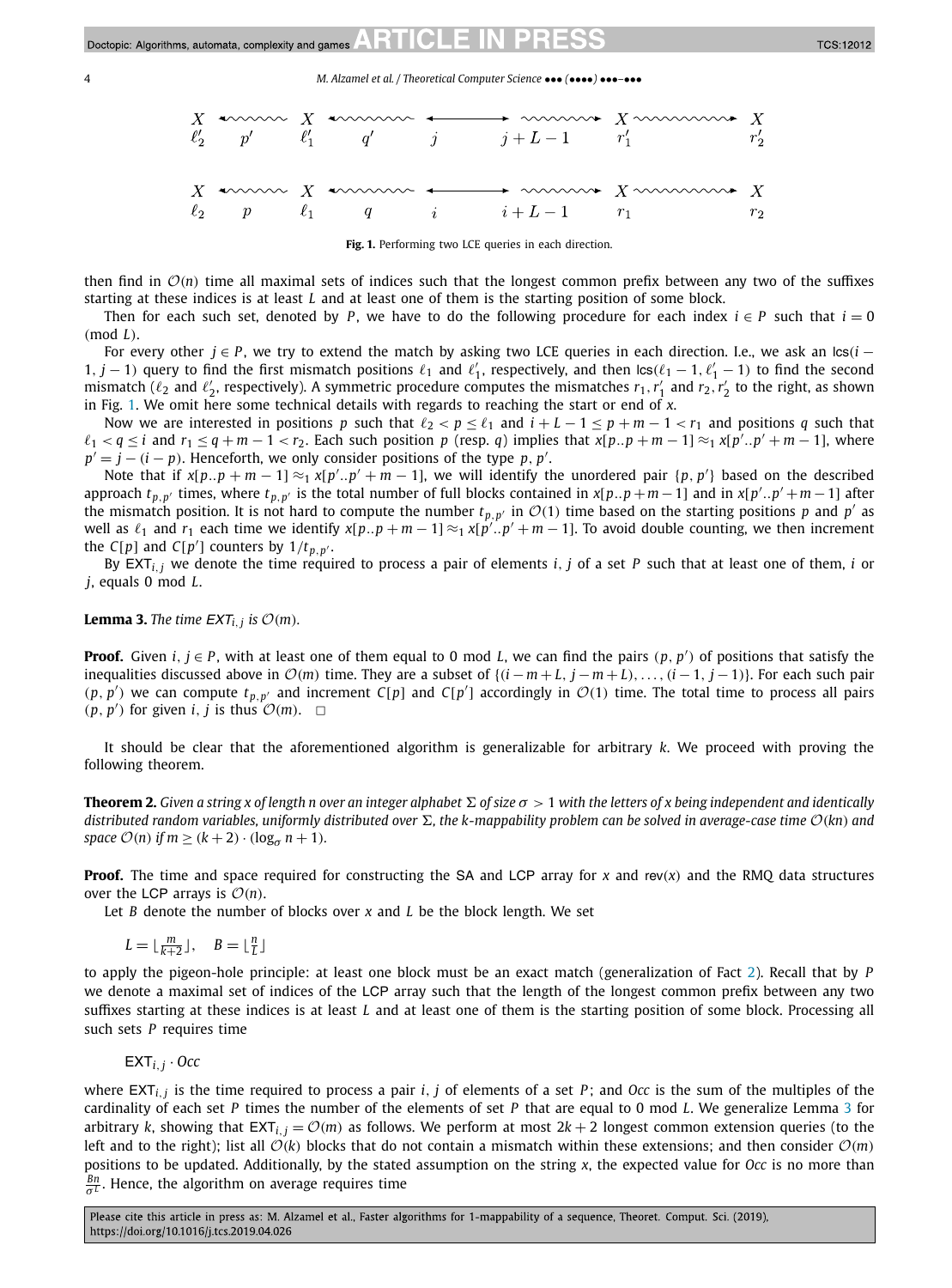<span id="page-4-0"></span>
$$
\mathcal{O}(n+m\cdot\frac{B\cdot n}{\sigma^L}).
$$

Let  $m = (k+2)q + r$ , for  $0 \le r \le k+1$ ,  $q \ge 1$ ; note that here we assume that  $m \ge k+2$ ; further note that  $\lfloor m/(k+2) \rfloor = q$ . If *q* satisfies  $n < \sigma^q$  we have

$$
m \cdot \frac{B}{\sigma^L} = \frac{m \cdot \lfloor \frac{n}{\lfloor m/(k+2) \rfloor} \rfloor}{\sigma^{\lfloor \frac{m}{k+2} \rfloor}} = \frac{m \cdot \lfloor \frac{n}{q} \rfloor}{\sigma^q} \le \frac{m \cdot \frac{n}{q}}{\sigma^q} \le \frac{m}{q} = \frac{(k+2)q + r}{q}
$$

$$
= k + 2 + \frac{r}{q} \le 2k + 3.
$$

Consequently, in the case when

$$
m \ge (k+2) \cdot (\log_{\sigma} n + 1)
$$

we have that

$$
m\frac{B\cdot n}{\sigma^L} \le (2k+3)n
$$

and hence the algorithm requires  $O(kn)$  time on average. The extra space usage is  $O(n)$ .  $\Box$ 

We thus obtain the following corollary with respect to the 1-MAPPABILITY problem; namely, for  $k = 1$ .

**Corollary 4.** Given a string x of length n over an integer alphabet  $\Sigma$  of size  $\sigma > 1$  with the letters of x being independent and identically distributed random variables, uniformly distributed over  $\Sigma$ , the 1-MAPPABILITY problem can be solved in average-case time  $\mathcal{O}(n)$  and *space*  $O(n)$  *if*  $m \geq 3 \cdot \log_{\sigma} n + 3$ *.* 

#### **4. Efficient worst-case algorithms**

#### *4.1.* O*(mn)-time and* O*(n)-space algorithm*

In this section we assume that  $x$  is a string over an integer alphabet  $\Sigma$ . The main idea is that we want to first find all pairs  $x[i_1..i_1 + m - 1] \approx 1$  *x*[*i*<sub>2</sub>..*i*<sub>2</sub> + *m* − 1] that have a mismatch in the first position, then in the second, and so on.

Let us fix  $0 \le j < m$ . In order to identify the pairs  $x[i_1..i_1 + m - 1] \approx 1$   $x[i_2..i_2 + m - 1]$  with  $x[i_1 + j] \ne x[i_2 + j]$  (i.e. with the mismatch in the *j*th position), we do the following. For every  $i = 0, 1, \ldots, n - m$ , we find the explicit or implicit node  $u_{i,j}$  in  $\mathcal{T}(x)$  that represents  $x[i..i + j - 1]$  and the node  $v_{i,j}$  in  $\mathcal{T}(\text{rev}(x))$  that represents  $\text{rev}(x[i + j + 1..i + m - 1]) =$ rev(x)[n - i - m..n - i - j - 2]. In each such node  $v_{i,j}$ , we create a set  $V(v_{i,j})$  - if it has not already been created - and insert the triple  $(u_i, i, x[i + j], i)$ .

When we have done this for all possible starting positions of *x*, we group the triples in each set  $V(v)$  by the node variable (i.e., the first component in the triples). For each such group in  $V(v)$  we count the number of triples that have each letter of the alphabet and increment array *C* accordingly. More precisely, if *V (v)* contains *q* triples that correspond to the same node *u*, among which *r* correspond to the letter  $c \in \Sigma$ , then for each such triple  $(u, c, i) \in V(v)$  we increment *C*[*i*] by *q* − *r*; we subtract *r* to avoid counting equal factors in *C*. Before we proceed with the computations for the next index *j*, we delete all the sets *V (v)*. We formalize this algorithm, denoted by 1-Map, in the pseudocode presented below and provide an example.

1-Map*(x,n,m)*

|    | $1 \quad \mathcal{T}(x) \leftarrow$ SUFFIXTREE(x)                                          |
|----|--------------------------------------------------------------------------------------------|
| 2  | $\mathcal{T}$ (rev(x)) $\leftarrow$ SUFFIXTREE(rev(x))                                     |
| 3  | <b>for</b> string-depth $j = 0$ to $m - 1$ do                                              |
| 4  | for $i = 0$ to $n - m$ do                                                                  |
| 5  | $u_{i,j} \leftarrow \text{Node}_{\mathcal{T}(x)}(x[ii + j - 1])$                           |
| 6  | $v_{i,j} \leftarrow \text{Node}_{\mathcal{T}(\text{REV}(x))}(\text{rev}(x)[n-i-mn-i-j-2])$ |
| 7  | Insert $(u_{i,j}, x[i+j], i)$ to $V(v_{i,j})$                                              |
| 8  | <b>for</b> every node v of string-depth $m - j - 2$ in $\mathcal{T}$ (rev(x)) <b>do</b>    |
| 9  | Group triples in $V(v)$ by the node variable                                               |
| 10 | <b>for</b> a group corresponding to the node u in $V(v)$ <b>do</b>                         |
| 11 | Count number of triples with each letter $c \in \Sigma$                                    |
| 12 | Update $C[i]$ accordingly for each triple $(u, c, i)$                                      |
| 13 | Delete $V(v)$                                                                              |

**Example 3.** Suppose we have  $V(v) = \{(u, \lambda, i_1), (u, \lambda, i_2), (u, \lambda, i_3), (u, C, i_4), (u, C, i_5), (u, C, i_6), (u, G, i_7), (u, G, i_8), (u, G, i_8)\}$  $(u, \text{T}, i_9)$ }, for some distinct positions  $i_1, i_2, \ldots, i_9$ . We then increment C[i<sub>1</sub>], C[i<sub>2</sub>], C[i<sub>3</sub>], C[i<sub>4</sub>], C[i<sub>5</sub>], and C[i<sub>6</sub>] by 6; *C*[ $i<sub>7</sub>$ ] and *C*[ $i<sub>8</sub>$ ] by 7; and *C*[ $i<sub>9</sub>$ ] by 8.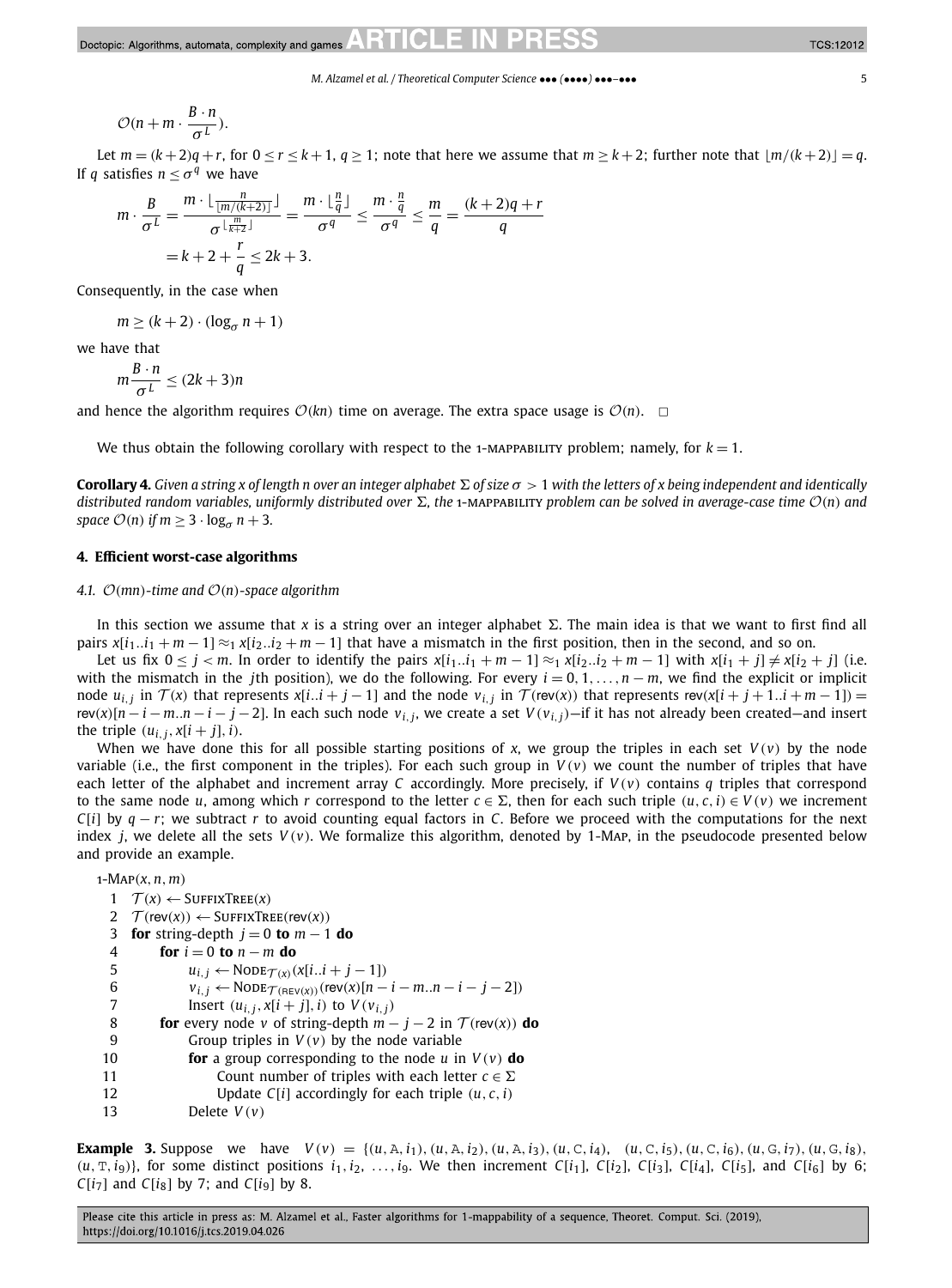We now analyze the time complexity of this algorithm. The algorithm iterates *j* from 0 to *m* − 1. In the *j*th iteration, we need to compute  $\{u_{i,j}, v_{i,j}\mid i = 0, \ldots, n-m\}$ . When  $j = 0$ ,  $u_{i,0}$  for every i is the root of  $\mathcal{T}(x)$  and we can find  $v_{i,0}$  for all i naïvely in  $\mathcal{O}(mn)$  time. For  $j > 0$ ,  $v_{i,j}$  can be found in  $\mathcal{O}(1)$  time from  $v_{i,j-1}$  by moving one letter up in  $\mathcal{T}(r \in v(x))$  for all *i*, while  $u_{i}$  can be obtained from  $u_{i}$   $_{i-1}$  by going down in  $\mathcal{T}(x)$  based on letter  $x[i + j]$ . We then include  $(u_{i}$   $_{i}$ ,  $x[i + j]$ , *i*) in  $V(v_{i,i})$ .

This requires in total  $O(mn)$  randomized time due to perfect hashing [\[15\]](#page-10-0) which allows to go down from a node in  $T(x)$ (or in  $\mathcal{T}$ (*rev(x)*)) based on a letter in  $\mathcal{O}(1)$  randomized time. We can actually avoid this randomization, as queries for a particular child of a node are asked in our solution in a somewhat off-line fashion: we use them only to compute  $v_i$ <sup>0</sup> (*m* times) and  $u_{i,j}$  (from  $u_{i,j-1}$ ).

**Observation 5.** For an integer alphabet  $\Sigma = \{1, ..., n\}$  one can answer off-line  $\mathcal{O}(n)$  queries in  $\mathcal{T}(x)$  asking for a child of an explicit *or implicit node u labeled* with the *letter*  $c \in \Sigma$  *in* (*deterministic*)  $O(n)$  *time.* 

**Proof.** A query for an implicit node *u* is answered in  $\mathcal{O}(1)$  time, as there is only one outgoing edge to check. All the remaining queries can be sorted lexicographically as pairs  $(u, c)$  using radix sort. We can also assume that the children of every explicit node of  $T(x)$  are ordered by the letter (otherwise we also radix sort them). Finally, all the queries related to a node *u* can be answered in one go by iterating through the children list of *u* once.  $\Box$ 

Lastly, we use bucket sort to group the triples for each  $V(v)$  according to the node variable (recall that the nodes are represented by the edge and the index within the edge) and update the counters in  $\mathcal{O}(n)$  time in total (using a global array indexed by the letters from  $\Sigma$ , which is zeroed in  $\mathcal{O}(|V(v)|)$  time after each  $V(v)$  has been processed). Overall the algorithm requires  $O(mn)$  time. The suffix trees require  $O(n)$  space and we delete the sets  $V(v_i)$  after the *j*th iteration; the space complexity of the algorithm is thus  $O(n)$ . We obtain the following result.

**Theorem 4.** Given a string of length n over an integer alphabet and an integer m, where  $1 < m < n$ , the 1-MAPPABILITY problem can be *solved in*  $O(mn)$  *time and*  $O(n)$  *space.* 

Corollary [4](#page-4-0) and Theorem 4 imply the following result.

**Theorem 5.** Given a string x of length n over an integer alphabet  $\Sigma$  of size  $\sigma > 1$  with the letters of x being independent and identically distributed random variables, uniformly distributed over  $\Sigma$ , the 1-MAPPABILITY problem can be solved in average-case time  $O(n \log n)$ *and space*  $\mathcal{O}(n)$ *.* 

**Proof.** If  $m \geq 3 \cdot \log_{\sigma} n + 3$ , apply Corollary [4.](#page-4-0) Otherwise, apply Theorem 4.  $\Box$ 

**Remark 6.** Theorem 4 can also be obtained via utilizing the gapped suffix array data structure (see [\[16\]](#page-10-0) for an efficient construction algorithm).

#### *4.2.* O*(<sup>n</sup>* log*<sup>n</sup>* log log*n)-time and* O*(n)-space algorithm*

In this section we assume that *x* is a length-*n* string over an ordered alphabet Σ, where  $|\Sigma| = \sigma = \mathcal{O}(1)$ . Consider two factors of x represented by nodes *u* and *v* in  $T(x)$ ; we observe that the first mismatch between the two factors is the first letter of the labels of the distinct outgoing edges from the lowest common ancestor of *u* and *v* that lie on the paths from the root to *u* and *v*. For 1-mappability we require that what follows this mismatch is an exact match.

**Definition 1.** Let *T* be a rooted tree. For each non-leaf node *u* of *T*, the *heavy edge*  $(u, v)$  is an edge for which the subtree rooted at *v* has the maximal number of leaves (in case of several such subtrees, we fix one of them). The *heavy path of a node v* is a maximal path of heavy edges that passes through *v* (it may contain 0 edges). The *heavy path of T* is the heavy path of the root of *T* .

Consider the suffix tree  $T(x)$  and its node *u*. We say that an (explicit or implicit) node *v* is a *level* ancestor of *u* at *string-depth*  $\ell$  if  $\mathcal{D}(v) = \ell$  and  $\mathcal{L}(v)$  is a prefix of  $\mathcal{L}(u)$ . The heavy paths of  $\mathcal{T}(x)$  can be used to compute level ancestors of nodes in O*(*log*n)* time. However, <sup>a</sup> more efficient data structure is known.

**Lemma 7** ([\[17\]](#page-10-0)). After  $\mathcal{O}(n)$ -time preprocessing on  $\mathcal{T}(x)$ , level ancestor queries of nodes of  $\mathcal{T}(x)$  can be answered in  $\mathcal{O}(\log \log n)$  time *per query.*

**Definition 2.** Given a string *x* and a factor *y* of *x*, we denote by  $range(x, y)$  the range in the SA of *x* that represents the suffixes of *x* that have *y* as a prefix.

Please cite this article in press as: M. Alzamel et al., Faster algorithms for 1-mappability of a sequence, Theoret. Comput. Sci. (2019), https://doi.org/10.1016/j.tcs.2019.04.026

<span id="page-5-0"></span>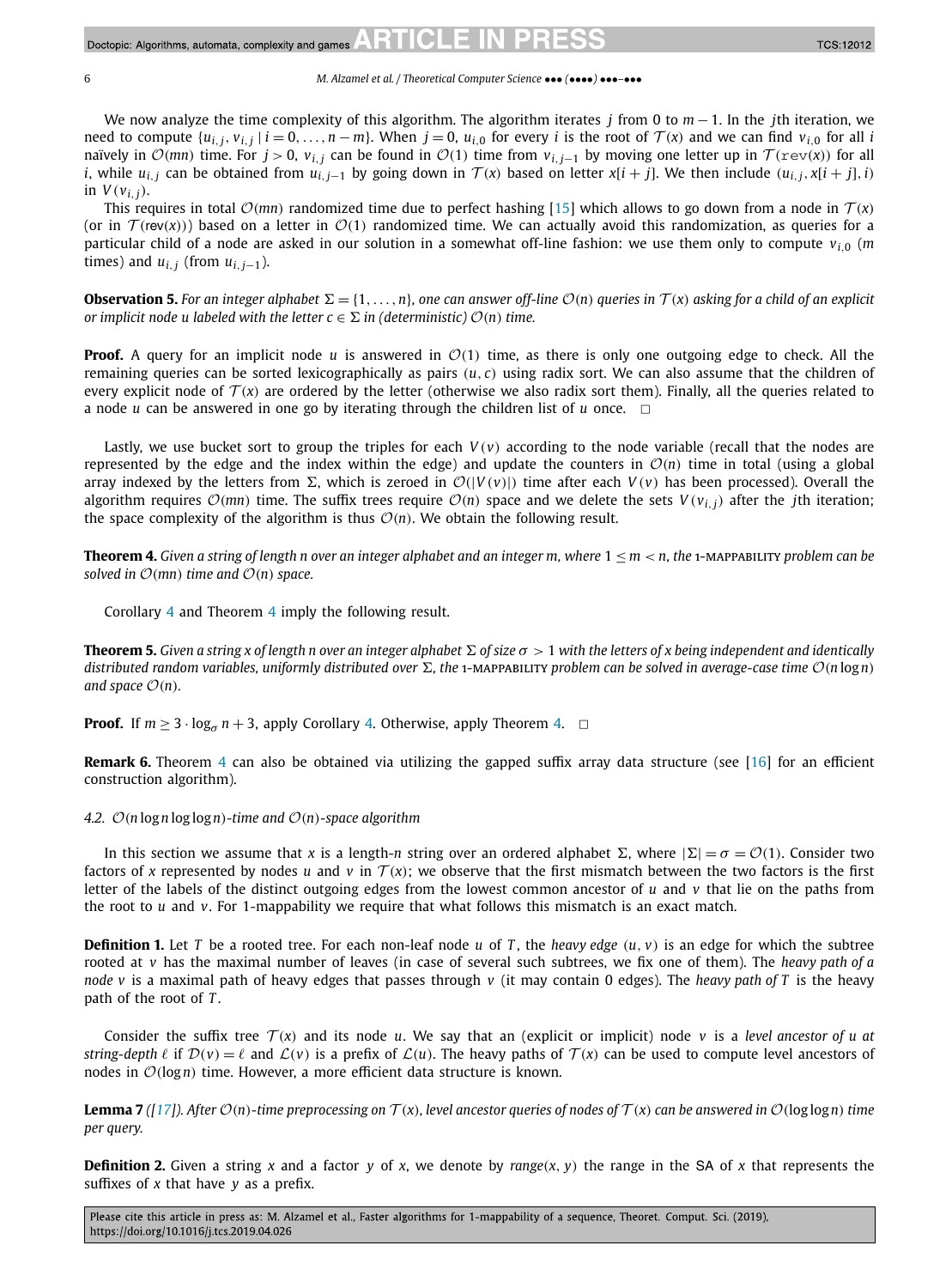<span id="page-6-0"></span>

**Fig. 2.** Illustration; the heavy path of  $T(x)$  is shown in red. (For interpretation of the colors in the figure(s), the reader is referred to the web version of this article.)

Every node u in  $\mathcal{T}(x)$  corresponds to an SA range  $I_u = range(x, \mathcal{L}(u)) = (u_{min}, u_{max})$ . We can precompute  $I_u$  for all explicit nodes *u* in  $T(x)$  in  $O(n)$  time while performing a depth-first traversal of the tree as follows. For a non-terminal node *v* with children  $u^1,\ldots,u^q$ , we set  $v_{\min}=\min_i\{u^i_{\min}\}$  and  $v_{\max}=\max_i\{u^i_{\max}\}.$  If  $v$  is a terminal node (with children  $u^1,\ldots,u^q$ ), representing the suffix x[j..n  $-$  1], we set  $v_{\min} =$  iSA[j] and  $v_{\max} =$  max{iSA[j], max<sub>i</sub>{u<sub>max</sub>}}. When a considered node *v* is implicit, say along an edge  $(p, q)$ , then  $I_v = I_q$ .

Our algorithm relies heavily on the following auxiliary lemmas.

**Lemma 8.** Consider a node u in  $T(x)$  with  $p = \mathcal{L}(u)$ . Let suf(u,  $\ell$ ) be the node v such that  $\mathcal{L}(v) = p[\ell..|p|-1]$ . Given the SA and the *iSA of x, v can be computed in* O*(*log log*n) time after* O*(n)-time preprocessing.*

**Proof.** The SA range of the node *u* is  $I_u = (u_{\min}, u_{\max})$ ;  $u_{\min}$  corresponds to the suffix  $x[SA[u_{\min}]$ .*n* − 1]. By removing the first  $\ell$  letters, the suffix becomes  $x[SA[u_{min}] + \ell..n - 1]$ . The corresponding SA value is  $v_{min} = iSA[SA[u_{min}] + \ell.]$ .

Let *v*<sub>1</sub> be the node of  $\mathcal{T}(x)$  such that  $\mathcal{L}(v_1) = x[\mathsf{SA}[v_{\text{min}}]$ . *n* − 1]. The sought node *v* is the ancestor of *v*<sub>1</sub> located at string-depth  $|p| - \ell$ . It can be computed in  $\mathcal{O}(\log \log n)$  time using the level ancestor data structure of Lemma [7.](#page-5-0)  $\Box$ 

**Lemma 9.** Let u and v be two nodes in  $T(x)$ . We denote  $L(u)$  by  $p_1$  and  $L(v)$  by  $p_2$ . We further denote by concat $(u, v)$  the node w such that  $\mathcal{L}(w) = p_1 p_2$ . Given the SA and the iSA of x, as well as range(x, p<sub>1</sub>) and range(x, p<sub>2</sub>), w can be located in  $\mathcal{O}(\log \log n)$ *time after*  $O(n \log \log n)$ *-time and*  $O(n)$ *-space preprocessing.* 

**Proof.** We can compute  $range(x, p_1p_2) = (w_{min}, w_{max})$  in  $\mathcal{O}(\log \log n)$  time after  $\mathcal{O}(n \log \log n)$ -time and  $\mathcal{O}(n)$ -space pre-processing [\[18\]](#page-10-0); we can then locate *w* in  $O(log log n)$  time using the level ancestor data structure of Lemma [7.](#page-5-0)  $\Box$ 

We are now ready to present an algorithm for 1-mappability that requires  $O(n \log n \log \log n)$  time and  $O(n)$  space. The first step is to build  $T(x)$ . We then make every node *u* of string-depth *m* explicit in  $T(x)$  and initialize a counter *Count*(*u*) for it. For each explicit node *u* in  $T(x)$ , the SA range  $I_u = \text{range}(x, \mathcal{L}(u))$  is also stored. We also identify the node  $v_c$  with path-label *c* for each  $c \in \Sigma$  in  $\mathcal{O}(\sigma) = \mathcal{O}(1)$  time.

PerformCount*(T ,m)*

- $1$  *HP*  $\leftarrow$  HEAVYPATH $(T)$
- 2 **for** each side-tree  $S_i$  attached to a node *u* on *HP* with  $\mathcal{D}(u) < m$  **do**<br>3 Let  $(u, v)$  be the edge that connects  $S_i$  to *HP*
- Let  $(u, v)$  be the edge that connects  $S_i$  to *HP*
- 4 *c* ← the edge label of *(u, v)*
- 5  $d \leftarrow$  the edge label of the heavy edge  $(u, u')$
- 6 **for** each node *z* in  $S_i$  with  $D(z) = m$  **do**  $W \leftarrow \text{snf}(z, D(u) + 1)$
- 7 *w* ← suf(*z*,  $D(u) + 1$ )<br>8 **for** each *c'* ≠ *c*, label
	- **for** each  $c' \neq c$ , label of an outgoing edge from *u* **do**
- 9  $t \leftarrow \text{concat}(u, \text{concat}(v_{c'}, w))$
- 10  $Count(z) \leftarrow Count(z) + |I_t|$
- 11  $z' \leftarrow \text{concat}(u, \text{concat}(v_d, w))$
- 12  $Count(z') \leftarrow Count(z') + |I_z|$
- 13 PERFORMCOUNT $(S_i, m D(u))$

We then call PERFORMCOUNT( $T(x)$ ,  $m$ ), which does the following (inspect also the pseudocode above and Fig. 2). At first, a heavy path *HP* of  $T(x)$  is computed. Initially, we want to identify the pairs of factors of x of length *m* at Hamming distance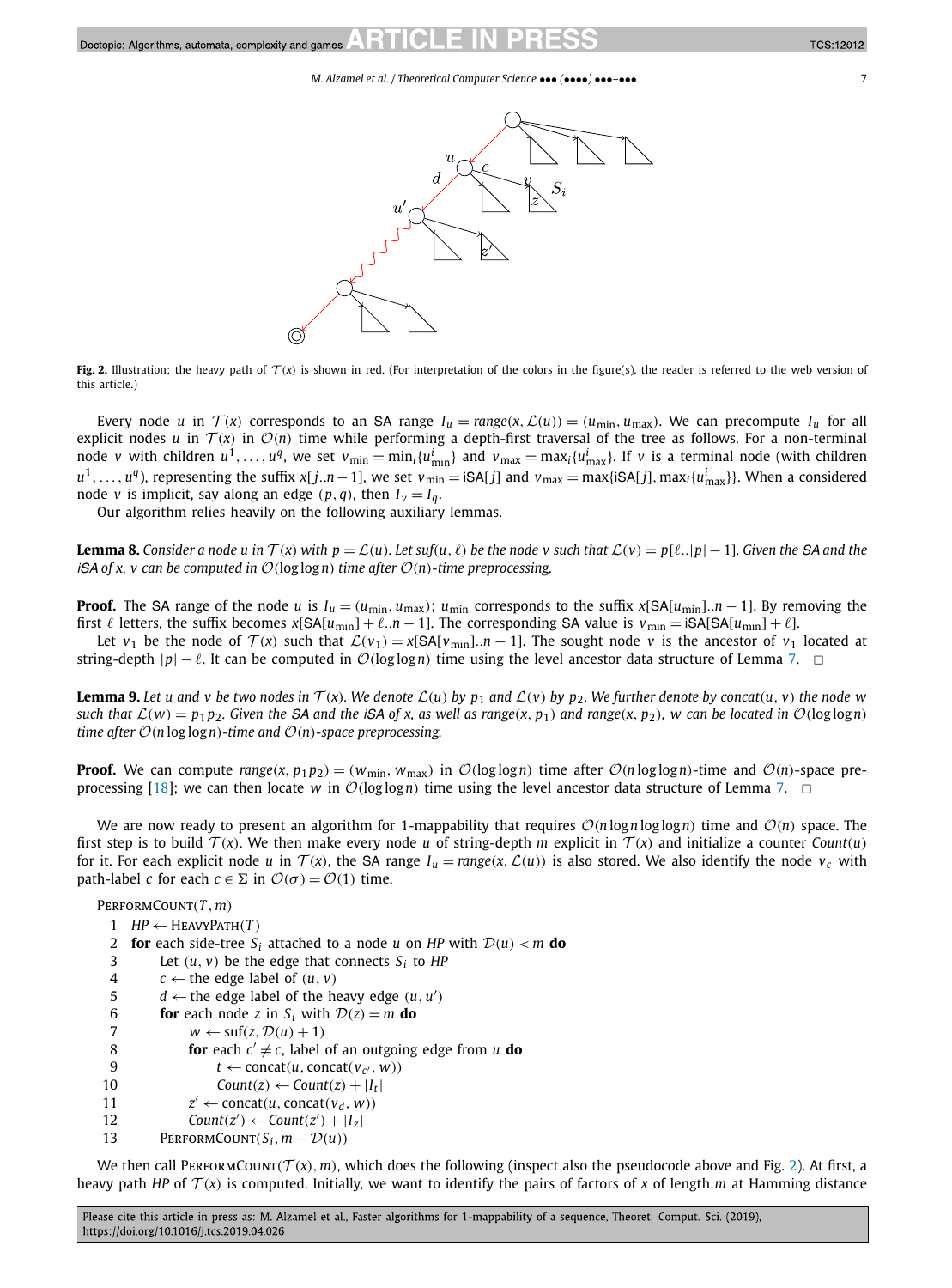1 that have a mismatch in the labels of the edges outgoing from a node in *HP*. Given a node *u* in *HP*, with  $\mathcal{L}(u) = p_1$ , for every side tree  $S_i$  attached to it (say by an edge with label  $c \in \Sigma$ ), we find all nodes of  $S_i$  with string-depth *m*. For every such node *z*, with path-label  $p_1cp_2$ , we use Lemma [8](#page-6-0) to obtain the node  $w = \text{snf}(z, |p_1| + 1)$ ; that is,  $\mathcal{L}(w) = p_2$ . We then use Lemma [9](#page-6-0) to compute *range*(*x*,  $p_1c'p_2$ ) for all  $c' \neq c$  such that there is an outgoing edge from *u* with label *c*<sup>*'*</sup> and increment Count(z) by  $|range(p_1c'p_2)|$ . Let the heavy edge from u have label d; we also increment Count(z'), where  $z' = \text{concat}(u, \text{concat}(v_d, w))$  is the node with path-label  $p_1 dp_2$ , by  $|I_z|$  while processing node *z*.

This procedure then recurs on each of the side trees; i.e. for side tree  $S_i$ , attached to node  $u$ , it calls PERFORM-COUNT $(S_i, m - \mathcal{D}(u))$ . Finally, we construct array *C* from array *Count* while performing one more depth-first traversal.

On the recursive calls of PERFORMCOUNT in each of the side trees (e.g.  $S_i$ ) attached to *HP*, we first compute the heavy paths (in  $\mathcal{O}(|S_i|)$  time for  $S_i$ ) and then consider each node of string-depth *m* of  $\mathcal{T}(x)$  at most once; as above, we process each node in  $\mathcal{O}(\log \log n)$  time due to Lemmas [8](#page-6-0) and [9.](#page-6-0) As there are at most *n* nodes of string-depth *m*, we do  $\mathcal{O}(n \log \log n)$ work in total. This is also the case as we go deeper in the tree. Since the number of leaves of the trees we are dealing with at least halves in each iteration, there at most O*(*log*n)* steps. Hence, each node of string-depth *<sup>m</sup>* will be considered  $O(log n)$  times and every time we will do  $O(log log n)$  work for it. The overall time complexity of the algorithm is thus  $O(n \log n \log \log n)$ . The space complexity is  $O(n)$ . By applying Theorem [4](#page-5-0) we obtain the following result.

**Theorem 6.** Given a string of length n over a constant-sized alphabet and an integer m, where  $1 < m < n$ , the 1-MAPPABILITY problem *can be solved in*  $\mathcal{O}(\min\{mn, n \log n \log \log n\})$  *time and*  $\mathcal{O}(n)$  *space.* 

**Remark 10.** The data structure presented by Cole et al. [\[19\]](#page-10-0) for pattern matching with up to *k* mismatches can be used. For  $k = 1$ , this data structure is of size  $O(n \log n)$  and can be built in time  $O(n \log n)$ . We can then find all *occ* occurrences of a given factor of *x* with at most 1 mismatch in time  $\mathcal{O}(\log n \log \log n + occ)$ . However, the  $\omega(n)$  space required for this data structure is prohibitive for genome-scale analyses—in Theorem 6 we use  $O(n)$  space.

#### **5. Experimental results**

We have implemented the average-case algorithm described in Section [3](#page-2-0) as a program to compute the mappability values. The program has been implemented in the C++ programming language and developed under the GNU/Linux operating system. Our open-source implementation is made available at <https://github.com/maialzamel/k-map> under the GNU General Public License.

Our task in this section is to evaluate the performance of our implementation with respect to the performance of the implementation provided in [\[4\]](#page-9-0); we call our implementation  $k$ -map and the one of [4] Gemtool. Let us stress, however, that Gemtool is a heuristic algorithm as opposed to k-map, which is an exact algorithm: it always returns the correct solution.

As input we used sequences extracted from a real DNA corpus ranging in length from 1 MB to 512 MB. This DNA corpus is available at <http://pizzachili.dcc.uchile.cl/texts/dna/>. For each input sequence we used different values for *m* and *k*. All experiments have been conducted on a Desktop PC using one core of Intel Core CPU i5-4690 at 3.50 GHz. Both implementations were compiled with  $g++$  version 6.2.0 at optimization level 3 (-03).

The experimental results (recorded elapsed times and memory usage) are depicted in Figs. [3](#page-8-0) and [4:](#page-9-0)

- 1. For fixed values of *k* and *m*, our implementation requires time linear in *n* up until a certain value of *n* (see Theorem [2—](#page-3-0)notice that the restriction is not exactly the one stated as the input is not uniformly random). After that *n* value, the performance of k-map starts approaching the performance of Gemtool, which eventually becomes faster.
- 2. For fixed values of *n*, our implementation becomes considerably faster with increasing values of *m* (see Theorem [2\)](#page-3-0).
- 3. The memory usage of our implementation grows linearly with *n* (see Theorem [2\)](#page-3-0). The memory usage of Gemtool grows also linearly with *n* but with a lower constant factor.

#### **6. Final remarks**

The *k*-mappability problem can be solved in  $\mathcal{O}(m n \{nm^k, n \log^{k+1} n\})$  time and  $\mathcal{O}(n)$  space for  $k = \mathcal{O}(1)$  and constant-sized alphabets [\[7\]](#page-9-0). In this paper, we investigated the special case of  $k = 1$ . We presented an algorithm that requires  $\mathcal{O}(\text{min}\{nm, n \log n \log \log n\})$  time and  $\mathcal{O}(n)$  space for this special case.

We also presented another algorithm that requires average-case time and space O*(n)* for integer alphabets of size *σ* if  $m = \Omega(\log_{\sigma} n)$ , and showed that this algorithm is generalizable for arbitrary *k*, requiring average-case time  $O(kn)$  and space  $O(n)$  if  $m = \Omega(k \log_{q} n)$ . We have provided an open-source implementation of this algorithm and also experimental results demonstrating its competitiveness to the state-of-the-art implementation [\[4\]](#page-9-0).

Let us note that it seems possible to apply the technique of Thankachan et al. [\[20\]](#page-10-0) to obtain  $\mathcal{O}(\min\{nm, n \log n\})$  time and  $\mathcal{O}(n)$  space for when  $k = 1$  (for a preliminary exposition of the ideas, see [\[21\]](#page-10-0)). We leave as an open question whether there exists an *o(n* log*n)*-time algorithm for the 1-mappability problem. To this end, the technique of Charalampopoulos et al. [\[22\]](#page-10-0) may prove useful.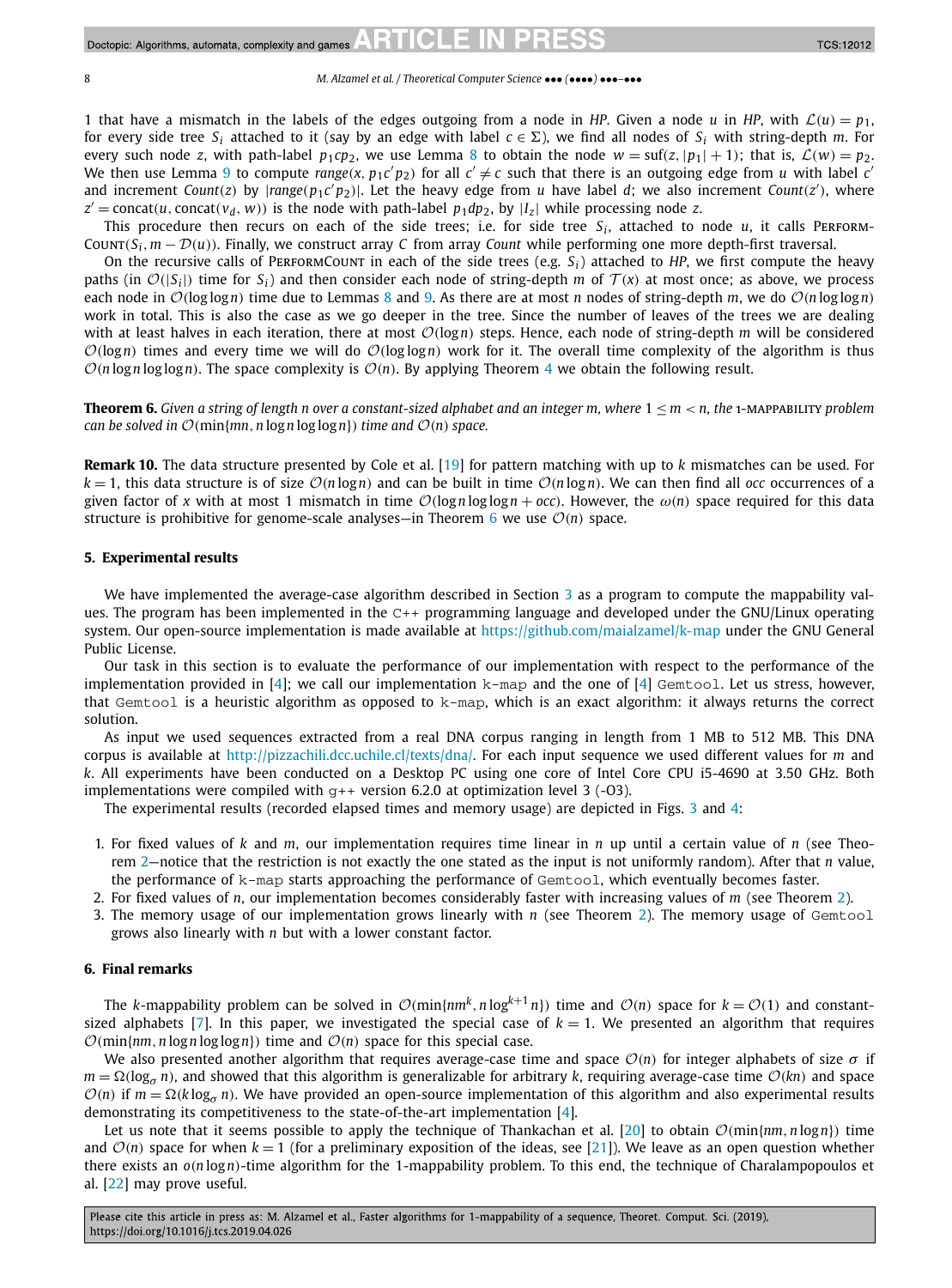*M. Alzamel et al. / Theoretical Computer Science* ••• *(*••••*)* •••*–*••• 9

<span id="page-8-0"></span>

**Fig. 3.** Elapsed-time comparison between k-map and Gemtool.

Another direction is to consider the *k*-mappability problem under the edit distance model. In this model, a decision needs to be made whether sufficiently similar factors only of length exactly *m* or of all lengths between *m* − *k* and *m* + *k* should be counted. The techniques presented recently in [\[23,9\]](#page-10-0) may prove useful for counting. We also leave this problem for future investigation.

#### **Declaration of Competing Interest**

None declared.

#### **Acknowledgements**

We warmly thank Szymon Grabowski who drew our attention via personal communication to Remark [6](#page-5-0) and refer-ence [\[18\]](#page-10-0); the latter reduced the complexity of the algorithm described in Section [4.2](#page-5-0) from  $O(n \log^2 n)$  to  $O(n \log n \log \log n)$ . Mai Alzamel was fully supported by the Ministry of Education – Kingdom of Saudi Arabi. Panagiotis Charalampopoulos was partially supported by the Graduate Teaching Scholarship scheme of the Department of Informatics at King's College London and an A.G. Leventis Foundation Educational Grant. Jakub Radoszewski was supported by the "Algorithms for text processing with errors and uncertainties" project carried out within the HOMING programme of the Foundation for Polish Science co-financed by the European Union under the European Regional Development Fund.

Please cite this article in press as: M. Alzamel et al., Faster algorithms for 1-mappability of a sequence, Theoret. Comput. Sci. (2019), https://doi.org/10.1016/j.tcs.2019.04.026

**TCS:12012**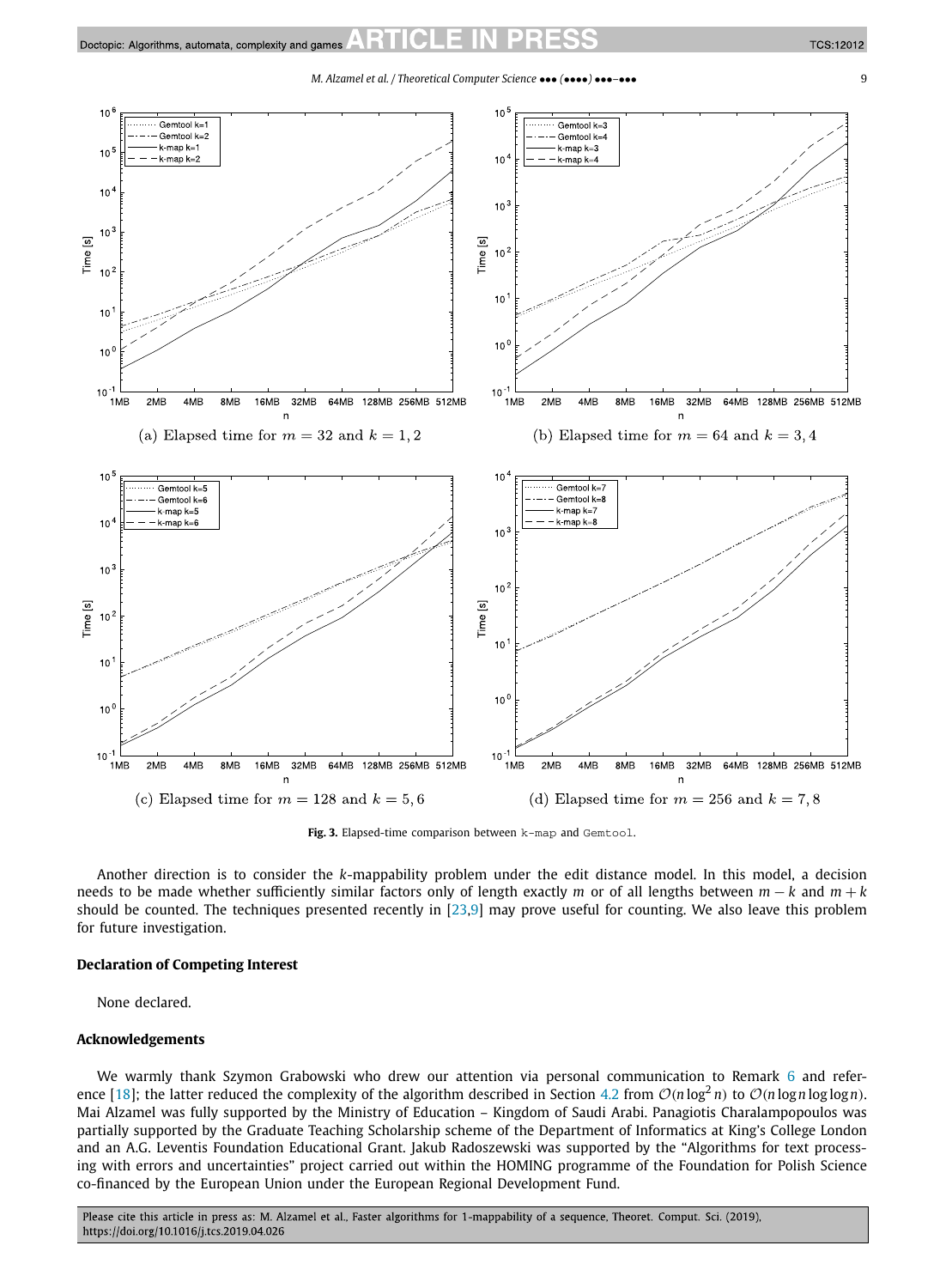<span id="page-9-0"></span>

**Fig. 4.** Memory-usage comparison between k-map and Gemtool.

#### **References**

- [1] M. Alzamel, P. [Charalampopoulos,](http://refhub.elsevier.com/S0304-3975(19)30314-7/bib31302E313030372F3937382D332D3331392D37313134372D385F38s1) C.S. Iliopoulos, S.P. Pissis, J. Radoszewski, W. Sung, Faster algorithms for 1-mappability of a sequence, in: X. Gao, H. Du, M. Han (Eds.), [Combinatorial](http://refhub.elsevier.com/S0304-3975(19)30314-7/bib31302E313030372F3937382D332D3331392D37313134372D385F38s1) Optimization and Applications - Proceedings of the 11th International Conference, Part II, COCOA 2017, Shanghai, China, December 16-18, 2017, in: Lecture Notes in Computer Science, vol. 10628, Springer, 2017, [pp. 109–121.](http://refhub.elsevier.com/S0304-3975(19)30314-7/bib31302E313030372F3937382D332D3331392D37313134372D385F38s1)
- [2] M.L. Metzker, Sequencing technologies the next generation, Nat. Rev. Genet. 11 (1) (2010) 31–46, [https://doi.org/10.1038/nrg2626.](https://doi.org/10.1038/nrg2626)
- [3] N.A. Fonseca, J. Rung, A. Brazma, J.C. Marioni, Tools for mapping high-throughput sequencing data, Bioinformatics 28 (24) (2012) 3169–3177, [https://](https://doi.org/10.1093/bioinformatics/bts605) [doi.org/10.1093/bioinformatics/bts605](https://doi.org/10.1093/bioinformatics/bts605).
- [4] T. Derrien, J. Estellé, S. Marco Sola, D. Knowles, E. Raineri, R. Guigó, P. Ribeca, Fast computation and applications of genome mappability, PLoS ONE 7 (1) (2012) 1–16, [https://doi.org/10.1371/journal.pone.0030377.](https://doi.org/10.1371/journal.pone.0030377)
- [5] P. Antoniou, J.W. Daykin, C.S. Iliopoulos, D. Kourie, L. Mouchard, S.P. Pissis, Mapping uniquely occurring short sequences derived from high [throughput](http://refhub.elsevier.com/S0304-3975(19)30314-7/bib4954414232303039s1) technologies to a reference genome, in: 2009 9th [International](http://refhub.elsevier.com/S0304-3975(19)30314-7/bib4954414232303039s1) Conference on Information Technology and Applications in Biomedicine, IEEE Computer Society, 2009, [pp. 1–4.](http://refhub.elsevier.com/S0304-3975(19)30314-7/bib4954414232303039s1)
- [6] J. Fischer, Inducing the LCP-array, in: F. Dehne, J. Iacono, J. Sack (Eds.), Algorithms and Data Structures  [Proceedings](http://refhub.elsevier.com/S0304-3975(19)30314-7/bib696E644C4350s1) of the 12th International Symposium, WADS 2011, in: Lecture Notes in Computer Science, vol. 6844, Springer, 2011, [pp. 374–385.](http://refhub.elsevier.com/S0304-3975(19)30314-7/bib696E644C4350s1)
- [7] M. Alzamel, P. [Charalampopoulos,](http://refhub.elsevier.com/S0304-3975(19)30314-7/bib44424C503A636F6E662F73706972652F416C7A616D656C43494B5052533138s1) C.S. Iliopoulos, T. Kociumaka, S.P. Pissis, J. Radoszewski, J. Straszynski, Efficient computation of sequence mappability, in: T. Gagie, A. Moffat, G. Navarro, E. [Cuadros-Vargas](http://refhub.elsevier.com/S0304-3975(19)30314-7/bib44424C503A636F6E662F73706972652F416C7A616D656C43494B5052533138s1) (Eds.), String Processing and Information Retrieval - Proceedings of the 25th International [Symposium,](http://refhub.elsevier.com/S0304-3975(19)30314-7/bib44424C503A636F6E662F73706972652F416C7A616D656C43494B5052533138s1) SPIRE 2018, Lima, Peru, October 9-11, 2018, in: Lecture Notes in Computer Science, vol. 11147, Springer, 2018, pp. 12–26.
- [8] H. Alamro, L.A.K. Ayad, P. [Charalampopoulos,](http://refhub.elsevier.com/S0304-3975(19)30314-7/bib44424C503A636F6E662F736F6673656D2F416C616D726F414349503138s1) C.S. Iliopoulos, S.P. Pissis, Longest common prefixes with k-mismatches and applications, in: A.M. Tjoa, L. Bellatreche, S. Biffl, J. van Leeuwen, J. Wiedermann (Eds.), SOFSEM 2018: Theory and Practice of Computer Science [- Proceedings](http://refhub.elsevier.com/S0304-3975(19)30314-7/bib44424C503A636F6E662F736F6673656D2F416C616D726F414349503138s1) of the 44th [International](http://refhub.elsevier.com/S0304-3975(19)30314-7/bib44424C503A636F6E662F736F6673656D2F416C616D726F414349503138s1) Conference on Current Trends in Theory and Practice of Computer Science, Krems, Austria, January 29-February 2, 2018, in: Lecture Notes in Computer Science, vol. 10706, Springer, 2018, [pp. 636–649.](http://refhub.elsevier.com/S0304-3975(19)30314-7/bib44424C503A636F6E662F736F6673656D2F416C616D726F414349503138s1)

Please cite this article in press as: M. Alzamel et al., Faster algorithms for 1-mappability of a sequence, Theoret. Comput. Sci. (2019), https://doi.org/10.1016/j.tcs.2019.04.026